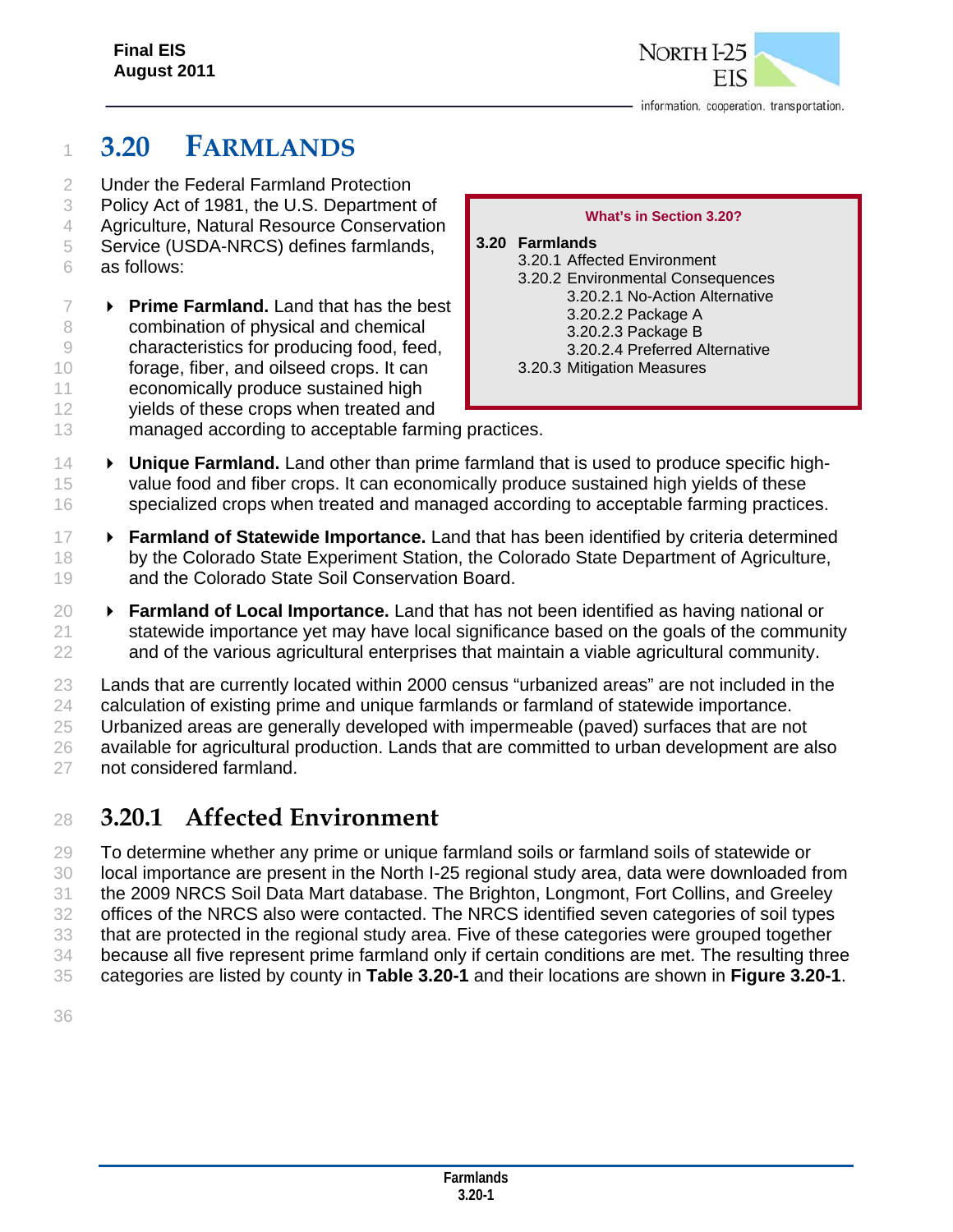|  |  | Table 3.20-1 Farmlands in the Regional Study Area |  |
|--|--|---------------------------------------------------|--|
|--|--|---------------------------------------------------|--|

| <b>Study Area</b><br><b>Counties</b>        | <b>Farmland of Local</b><br>Importance<br>(acres) | <b>Farmland of Statewide</b><br><b>Importance</b><br>(acres) | <b>Prime Farmland If Certain</b><br><b>Conditions Are Present*</b><br>(acres) |
|---------------------------------------------|---------------------------------------------------|--------------------------------------------------------------|-------------------------------------------------------------------------------|
| <b>Adams County</b>                         |                                                   | 1,288                                                        | 27,010                                                                        |
| <b>Boulder County</b>                       |                                                   | 10,016                                                       | 36,898                                                                        |
| <b>Broomfield County</b>                    |                                                   | 488                                                          | 7,034                                                                         |
| Denver County                               |                                                   |                                                              |                                                                               |
| Jefferson County                            |                                                   |                                                              |                                                                               |
| Larimer County                              | 3.544                                             | 6,760                                                        | 76,817                                                                        |
| <b>Weld County</b>                          | 29,401                                            | 58,819                                                       | 248,297                                                                       |
| <b>Regional Study</b><br><b>Area Total:</b> | 32,945                                            | 78,371                                                       | 396,056                                                                       |

\*Land would be considered prime farmland if it were:

(a) irrigated

(b) protected from flooding or not frequently flooded during the growing season

(c) drained and either protected from flooding or not frequently flooded during the growing season

(d) irrigated and reclaimed of excess salts and sodium

(e) prime farmland if irrigated and the product of I (soil erodibility) x C (climate factor) does not exceed 60 *Source: NRCS, 2009.* 

2 According to the most recent Census of Agriculture (2007), there are 37,054 farms in

3 Colorado. Twenty-one percent of these farms are located in the seven counties that make up

4 the regional study area. This represents over 3.5 million acres of land devoted to agricultural

5 activities. Primary crops produced in the regional study area include wheat, corn, hay, and

6 sugar beets. Land in the regional study area is also used to raise livestock and poultry.

7 Between 2002 and 2007 the number of farms and acreage of farmland increased in every

8 county in the regional study area except Larimer (2007 Census of Agriculture, Table 8: Farms, 9 Land in Farms, Value of Land and Buildings, and Land Use: 2007 and 2002). A farm is defined

10 as property that produces or can produce \$1,000 worth of agricultural product in a year

11 (Meyers, B., 2010). Therefore, a property owner that owns more than one head of livestock

12 (i.e., cattle, horses) could be considered a farm. According to Bill Meyers of the USDA

13 Colorado Agricultural Statistics Service, one reason for the recent increase in the number and

14 acreage of farms within the area correlates with a concerted NRCS effort in the most current

15 Agricultural Census to find those farms that, while smaller in size, fit this definition. The

16 inclusion of these smaller farms contributes to the increase in farms and farmland acreage

17 between 2002 and 2007.

18 Additionally, the NRCS has been re-assessing and re-calculating farmland statistics to

19 eradicate inconsistencies on how different counties classify prime and important farmlands

20 (Steiner, A., 2010). For those Soil Data Mart data (used to compute the farmland acreages in

21 **Table 3-21**) that were released in the last few years, the following statement was included to

22 justify the drastic changes in farmland acreages: **"**Prime and other important farmland

23 classification ratings were reviewed and, where necessary, edited to be more consistent in

24 accordance with National Soil Survey Handbook standards." This statement also lends

25 explanation to the substantial increase in acreages of farmland.

26 Of the counties in the regional study area, Larimer and Weld counties contain the largest

27 number of farms with 1,757 and 3,921 farms, respectively. In 2007, 61 percent of all farms in 28 Larimer County were less than 50 acres. Farms of 500 acres or more represented just under

> **Farmlands 3.20-2**

information. cooperation. transportation.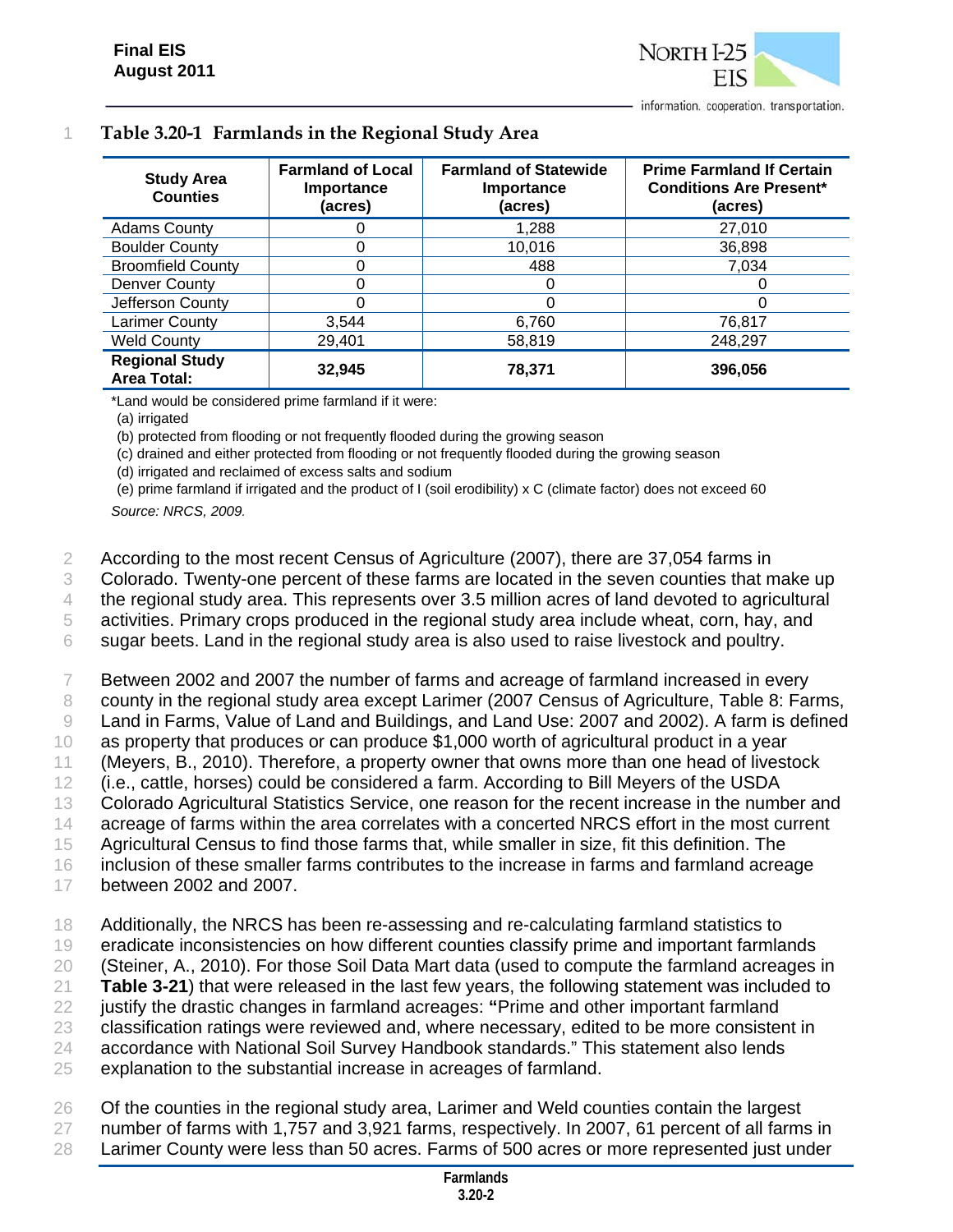

information. cooperation. transportation.

- ten percent of all farms in the county. Many of these farms are located in the rapidly growing
- North I-25 corridor, where much of the existing land is being re-zoned and converted for
- residential and commercial development.
- In Weld County, 34 percent of all farms were less than 50 acres in 2007. Farms of 500 acres
- or more represented less than 18 percent of all farms in the county. Further, Weld County was
- the only county in 2007 to have more than 400 farms greater than 1,000 acres in size. Most of
- these larger farms are located outside the North I-25 corridor.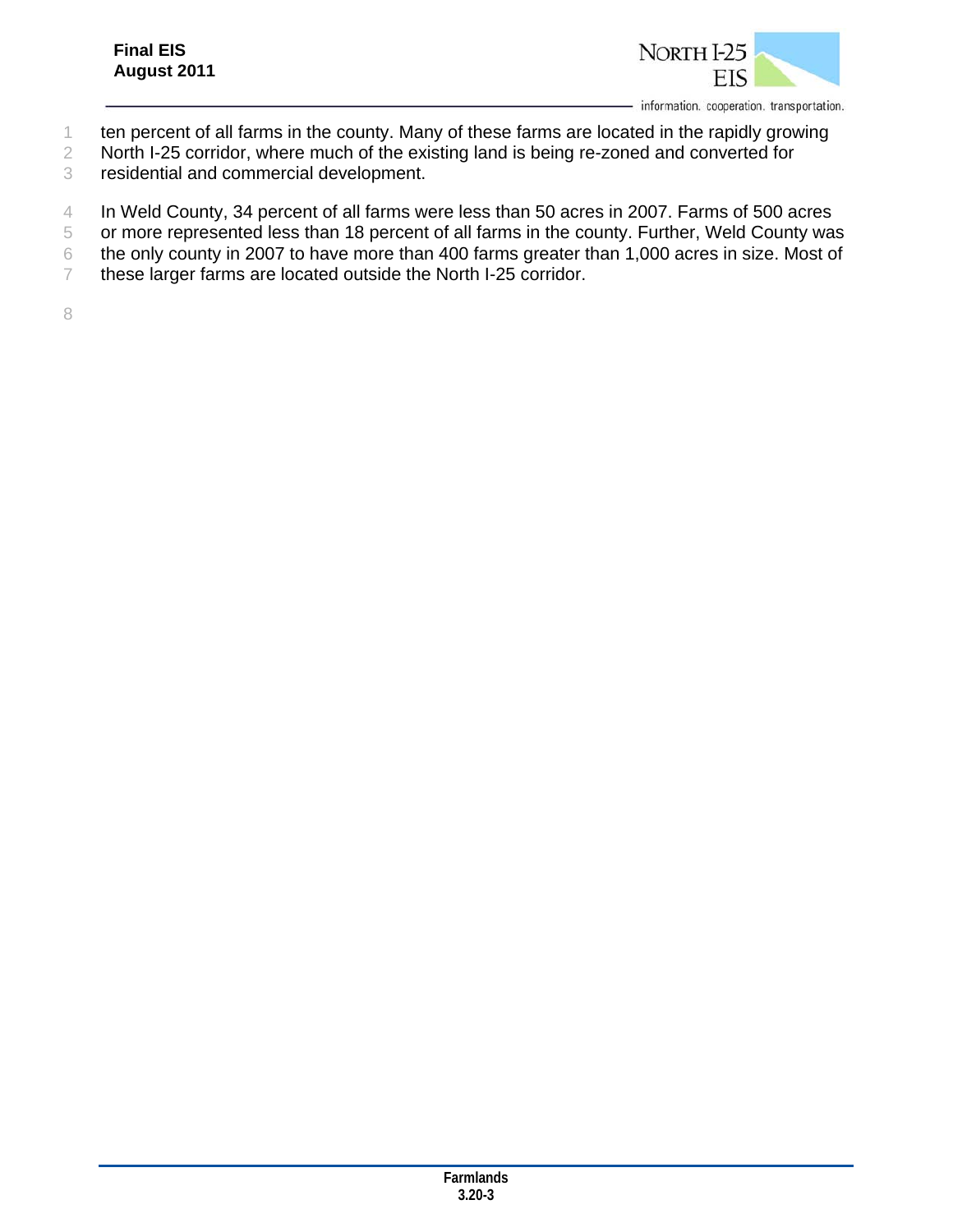## **Final EIS August 2011**



information. cooperation. transportation.

2

# 1 **Figure 3.20-1 Farmlands in the Regional Study Area**

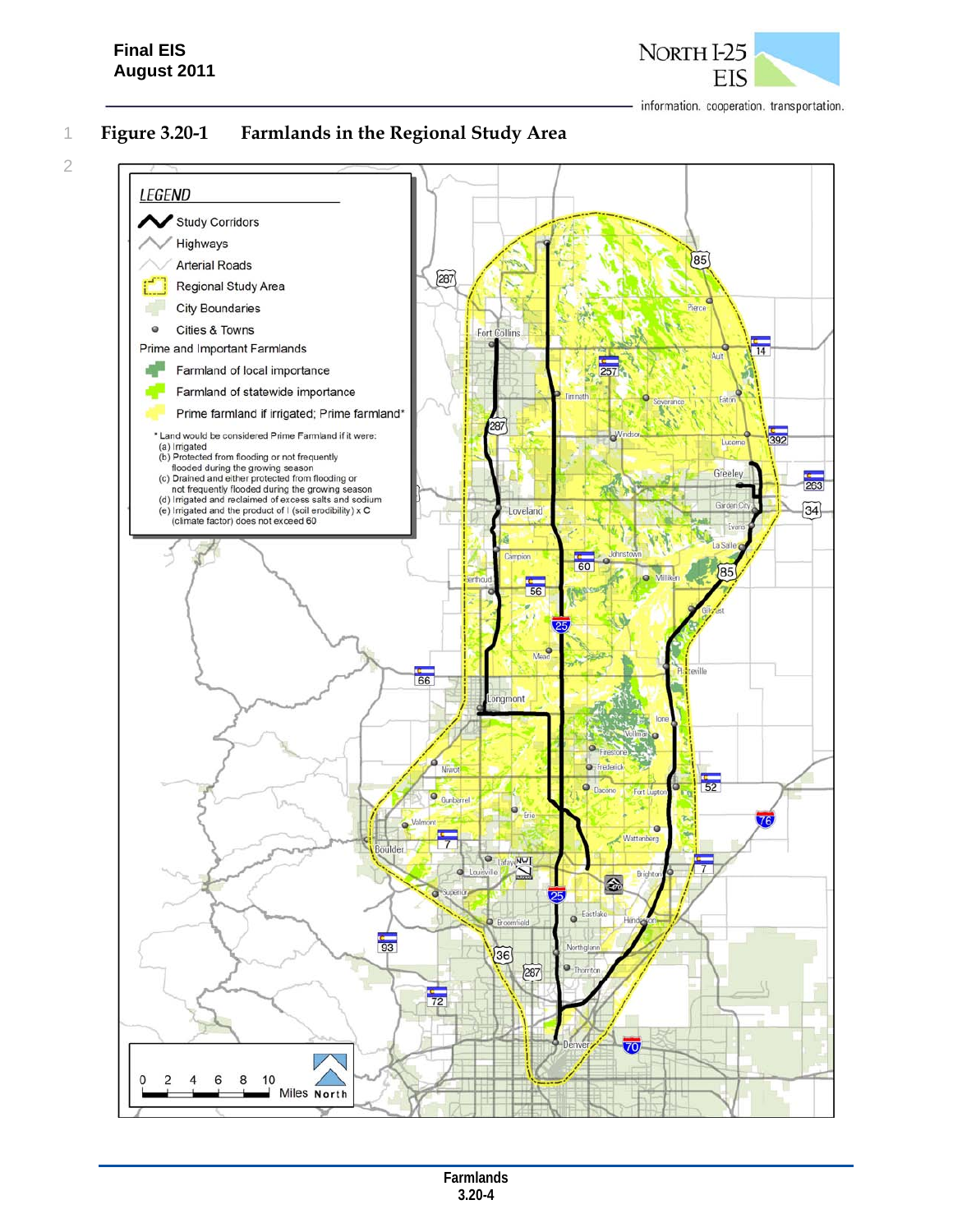

# **3.20.2 Environmental Consequences**

Direct impacts to farmland occur when cultivated lands are converted to impervious surface

or acquired for transportation right-of-way. Acres of important farmland lost as a result of

the implementation of any of the build packages were calculated for each alternative using

GIS and the limits of construction as defined through project design.

Indirect impacts to farmland occur when a farm is severed or access is limited in such a

way that it prohibits continued agricultural use. For example, if a feature such as a canal,

8 access road, or ditch is impacted, the productivity of the farm could be indirectly impacted.

Indirect effects also include farmland that would likely be converted as a result of

accessibility to new or improved transportation facilities. For this analysis, indirect impacts

 were evaluated qualitatively and based upon the findings contained in **Section 3.1** *Land Use* as they pertain to the potential for indirect, induced growth effects.

# **3.20.2.1 NO-ACTION ALTERNATIVE**

The No-Action Alternative would not directly impact Prime Farmland, Farmland of Statewide

Importance, or Farmland of Local Importance. As discussed in **Section 3.1** *Land Use*,

growth would continue to occur largely on undeveloped agricultural land at the fringe of the

study area's urbanized areas in accordance with municipal and county comprehensive plans.

As major roadways such as I-25 become more congested, development would likely be

pushed towards outlying areas to avoid this congestion. This would hasten the conversion of

 agricultural land as market forces push towards the path of least resistance. This may also be the case for many of the east-west and alternate corridors (e.g., US 34, SH 7, SH 52,

SH 402) in the regional study area.

The more dispersed development pattern that would occur in response to the No-Action

Alternative would result in greater land consumption. The continuation of leap-frog type growth

practices in southern portions of the regional study area east of I-25 would further fragment

 remaining agricultural lands, reducing the long-term viability of the remaining lands. The extent of 27 this impact would depend upon existing policies and regulations pertaining to the protection of

environmental resources, which vary from community to community and from county to county.

# **3.20.2.2 PACKAGE A**

As shown in **Table 3.20-2**, Package A would result in the direct conversion of 1.80 acres of

Farmland of Local Importance, 44.52 acres of Farmland of Statewide Importance, and

930.81 acres of farmland that is considered prime only if certain conditions are present.

Because Package A improvements occur primarily along existing transportation corridors, no

farms would be severed or lose access. Impacts are a result of the acquisition of right-of-way

 immediately adjacent to the existing I-25 and BNSF corridors and the development of parking lots, transit stations, and water quality detention ponds. As shown in **Table 3.20-2,** most of the

farmland impact is associated with Component A-H2, which consists of widening to

accommodate six general purpose lanes in each direction between SH 14 and SH 60, plus

auxiliary lanes between Harmony Road and SH 60.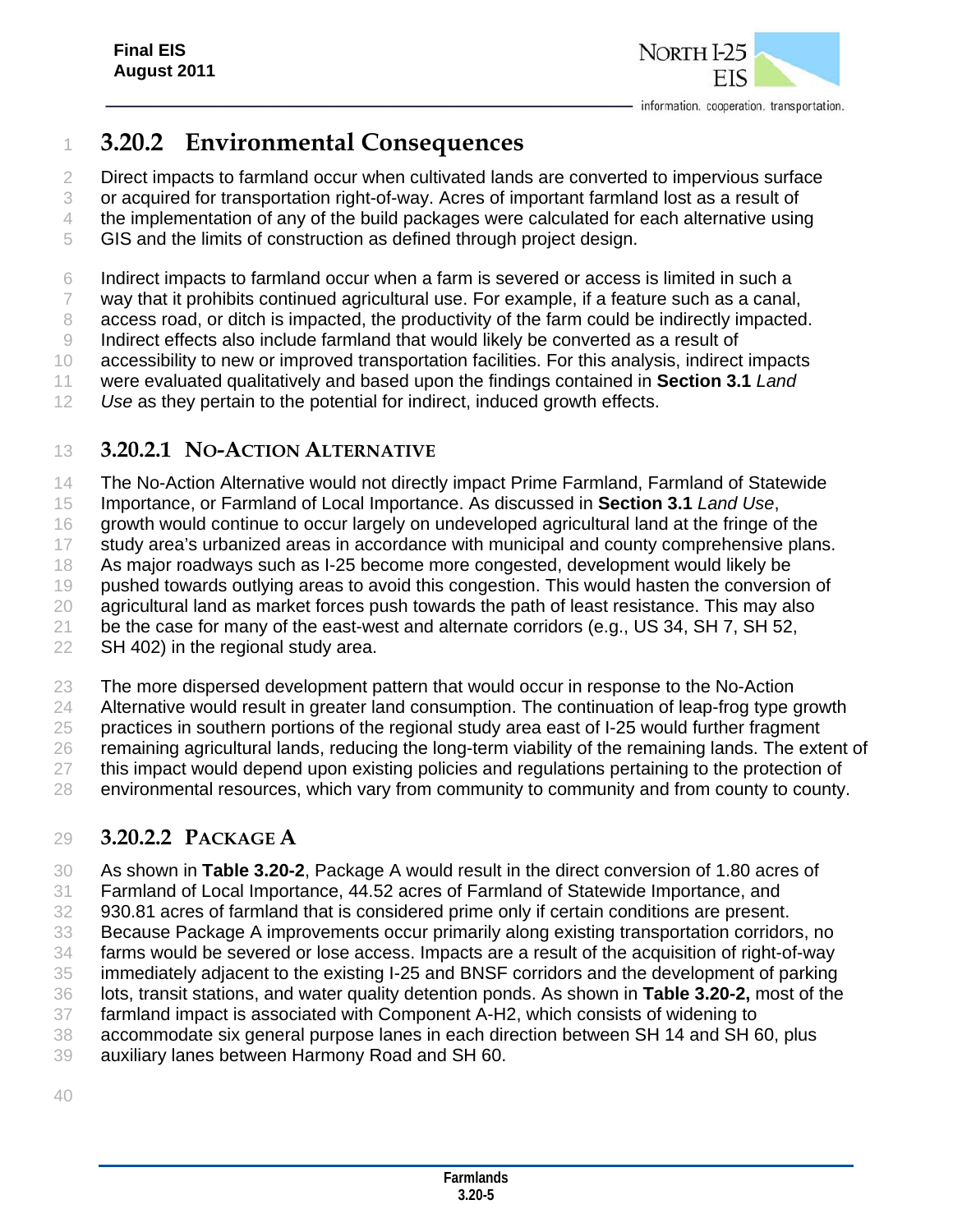

|  | Table 3.20-2 Package A - Direct Impacts to Farmlands by Component |  |  |  |  |  |  |
|--|-------------------------------------------------------------------|--|--|--|--|--|--|
|--|-------------------------------------------------------------------|--|--|--|--|--|--|

|                        |                                               |                                                      | <b>Impacts (Acres)</b>                                                |              |  |  |
|------------------------|-----------------------------------------------|------------------------------------------------------|-----------------------------------------------------------------------|--------------|--|--|
| <b>Component</b>       | <b>Farmland of</b><br><b>Local Importance</b> | <b>Farmland of</b><br><b>Statewide</b><br>Importance | <b>Prime Farmland if</b><br><b>Certain Conditions</b><br>are Present* | <b>Total</b> |  |  |
| $A-H1$                 | 0.29                                          | 0.57                                                 | 73.67                                                                 | 74.53        |  |  |
| $A-H2$                 | 1.05                                          | 8.62                                                 | 384.19                                                                | 393.86       |  |  |
| $A-H3$                 | 0.0                                           | 14.21                                                | 192.87                                                                | 207.08       |  |  |
| $A-H4$                 | 0.0                                           | $\Omega$                                             | 2.39                                                                  | 2.39         |  |  |
| $A-T1$                 | 0.46                                          | 5.14                                                 | 146.12                                                                | 151.72       |  |  |
| $A-T2$                 | 0.0                                           | 15.98                                                | 131.57                                                                | 147.55       |  |  |
| $A-T3$                 | 0.0                                           | 0.0                                                  | 0.0                                                                   | 0.0          |  |  |
| $A-T4$                 | 0.0                                           | 0.0                                                  | 0.0                                                                   | 0.0          |  |  |
| <b>Total Package A</b> | 1.80                                          | 44.52                                                | 930.81                                                                | 977.13       |  |  |

\*Land would be considered prime farmland if it were:

(a) irrigated

(b) protected from flooding or not frequently flooded during the growing season

(c) drained and either protected from flooding or not frequently flooded during the growing season

(d) irrigated and reclaimed of excess salts and sodium

(e) prime farmland if irrigated and the product of I (soil erodibility) x C (climate factor) does not exceed 60

2 Ongoing conversion of agricultural land to residential and urbanized land uses would continue

3 throughout the regional study area, particularly along I-25. As discussed in **Section 3.1** *Land* 

4 *Use***,** the provision of commuter rail would likely facilitate a shift in growth towards urban

5 centers within the regional study area (e.g., Fort Collins, Loveland, and Longmont). As a result,

6 the rate at which environmental resources (including farmlands) would be affected in

7 undeveloped and suburban areas within the regional study area would likely be slowed. This

8 would be the case along the I-25 corridor in particular where substantial agricultural lands

9 exist.

### 10 *Indirect Impacts*

11 Outside of established urban centers, farmland would likely be converted to residential and

12 commercial development around transit stations and along feeder bus routes. In some cases,

13 this development is already planned. For example, the City of Longmont has plans for TOD

14 along the proposed alignment at SH 66. However, without commuter rail as a catalyst, this

15 area would likely develop at typical suburban densities and would consume more land.

# 16 **3.20.2.3 PACKAGE B**

17 As shown in **Table 3.20-3,** Package B would result in the direct conversion of 1.66 acres of

18 Farmland of Local Importance, 35.39 acres of Farmland of Statewide Importance, and

19 888.31 acres of farmland that is considered prime only if certain conditions are present (e.g., if

20 the land is irrigated, protected from flooding, drained, and reclaimed of excess salts). Because

21 Package B improvements occur primarily along existing transportation corridors, no farms

22 would be severed or lose access. Impacts are a result of the acquisition of right-of-way

- 23 immediately adjacent to the existing I-25 corridor and the development of parking lots, transit
- 24 stations, and water quality detention ponds. As shown in **Table 3.20-3,** most of the farmland
- 25 impact is associated with Components B-H2 and B-H3, which consist of widening to
- 26 accommodate additional buffer or barrier separated tolled express lanes in each direction.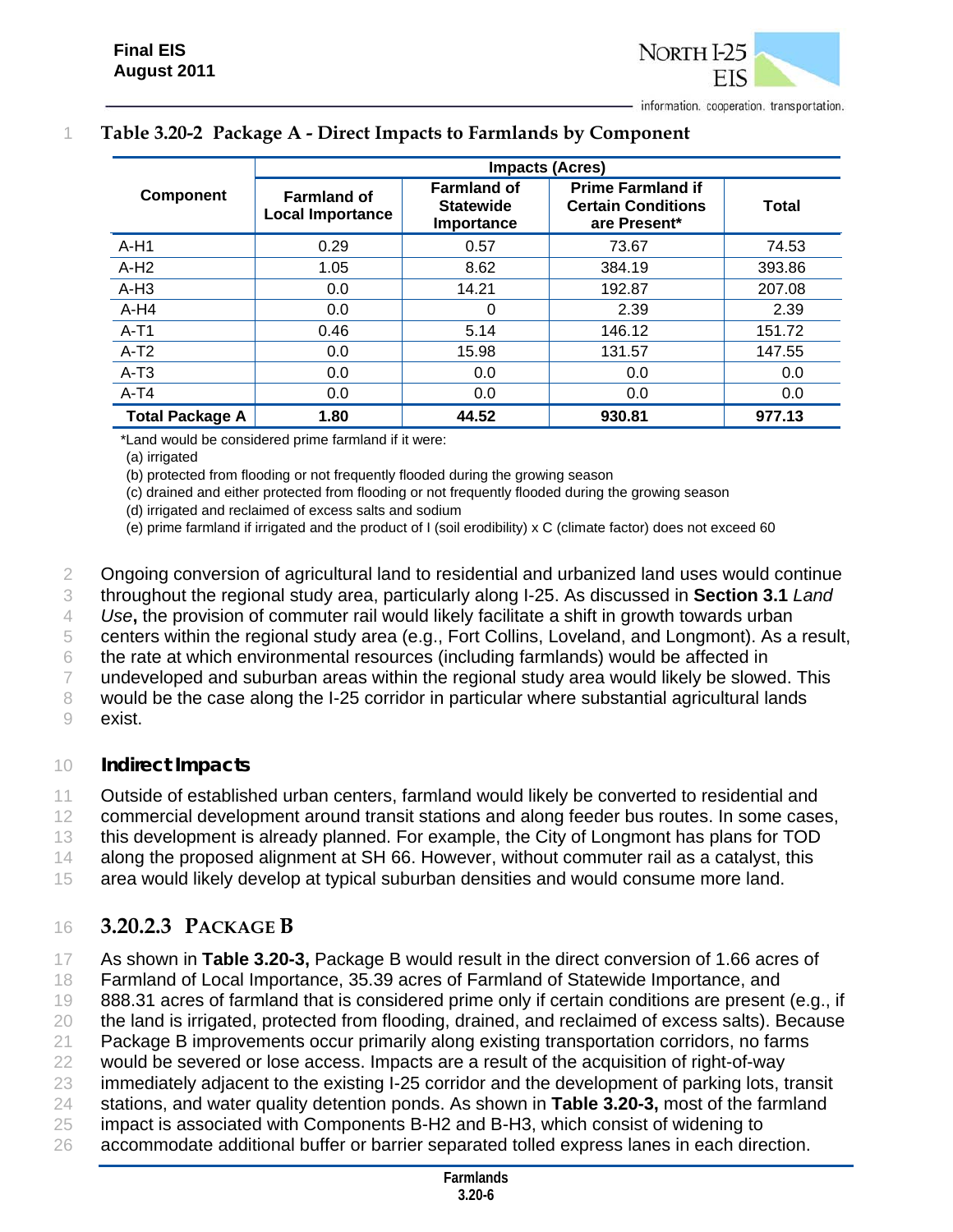

#### 1 **Table 3.20-3 Package B - Direct Impacts to Farmlands by Component**

| <b>Component</b>       |                                               | <b>Impacts (Acres)</b>                               |                                                                       |        |  |
|------------------------|-----------------------------------------------|------------------------------------------------------|-----------------------------------------------------------------------|--------|--|
|                        | <b>Farmland of</b><br><b>Local Importance</b> | <b>Farmland of</b><br><b>Statewide</b><br>Importance | <b>Prime Farmland if</b><br><b>Certain Conditions</b><br>are Present* | Total  |  |
| $B-H1$                 | 0.26                                          | 0.34                                                 | 73.66                                                                 | 74.26  |  |
| $B-H2$                 | 1.29                                          | 10.28                                                | 443.93                                                                | 455.50 |  |
| $B-H3$                 |                                               | 24.77                                                | 331.11                                                                | 355.88 |  |
| $B-H4$                 |                                               |                                                      | 37.41                                                                 | 37.41  |  |
| $B-T1$                 | 0.11                                          |                                                      | 2.20                                                                  | 2.31   |  |
| $B-T2$                 | O                                             | 0                                                    |                                                                       |        |  |
| <b>Total Package B</b> | 1.66                                          | 35.39                                                | 888.31                                                                | 925.36 |  |

\*Land would be considered prime farmland if it were:

(a) irrigated

(b) protected from flooding or not frequently flooded during the growing season

(c) drained and either protected from flooding or not frequently flooded during the growing season

(d) irrigated and reclaimed of excess salts and sodium

(e) prime farmland if irrigated and the product of I (soil erodibility) x C (climate factor) does not exceed 60

2 Ongoing conversion of agricultural land to residential and urbanized land uses would continue

3 throughout the regional study area, particularly along I-25. As discussed in **Section 3.1** *Land* 

4 *Use*, the introduction of bus rapid transit along the I-25 corridor would represent a more

5 modest improvement in transit than commuter rail and as a result would provide less incentive

6 for transit oriented development. As a result, growth would continue to be market-driven and

7 would continue to expand towards the east, spreading—rather than shifting—in its

8 concentration.

#### 9 *Indirect Impacts*

10 The more dispersed development pattern that could occur in response to Package B would 11 result in greater land consumption and a broader potential impact to the regional study area's

12 environmental resources. The continuation of non-contiguous growth practices in southern

13 portions of the study area east of I-25 would further fragment remaining agricultural lands,

14 reducing the long-term viability of the remaining lands. The extent of this impact would be

15 dependent upon existing policies and regulations pertaining to the protection of environmental

16 resources, which vary from community to community and from county to county.

## 17 **3.20.2.4 PREFERRED ALTERNATIVE**

18 As shown in **Table 3.20-4,** the Preferred Alternative would result in the direct conversion of

19 5.05 acres of Farmland of Local Importance, 46.61 acres of Farmland of Statewide

20 Importance, and 925.50 acres of farmland that is considered prime only if certain conditions

21 are present. The Preferred Alternative includes commuter rail, highway, express bus, and

22 commuter bus components. Because the Preferred Alternative occurs primarily along existing

23 transportation corridors, no farms would be severed or lose access. Impacts are a result of the

24 acquisition of right-of-way immediately adjacent to the existing I-25 corridor and BNSF

- 25 corridors and the development of parking lots, transit stations, and water quality detention
- 26 ponds. As shown in **Table 3.20-4,** most of the farmland impacts are associated with the
- 27 highway component, which consists of widening to accommodate general purpose lanes and
- 28 buffer separated tolled express lanes in each direction.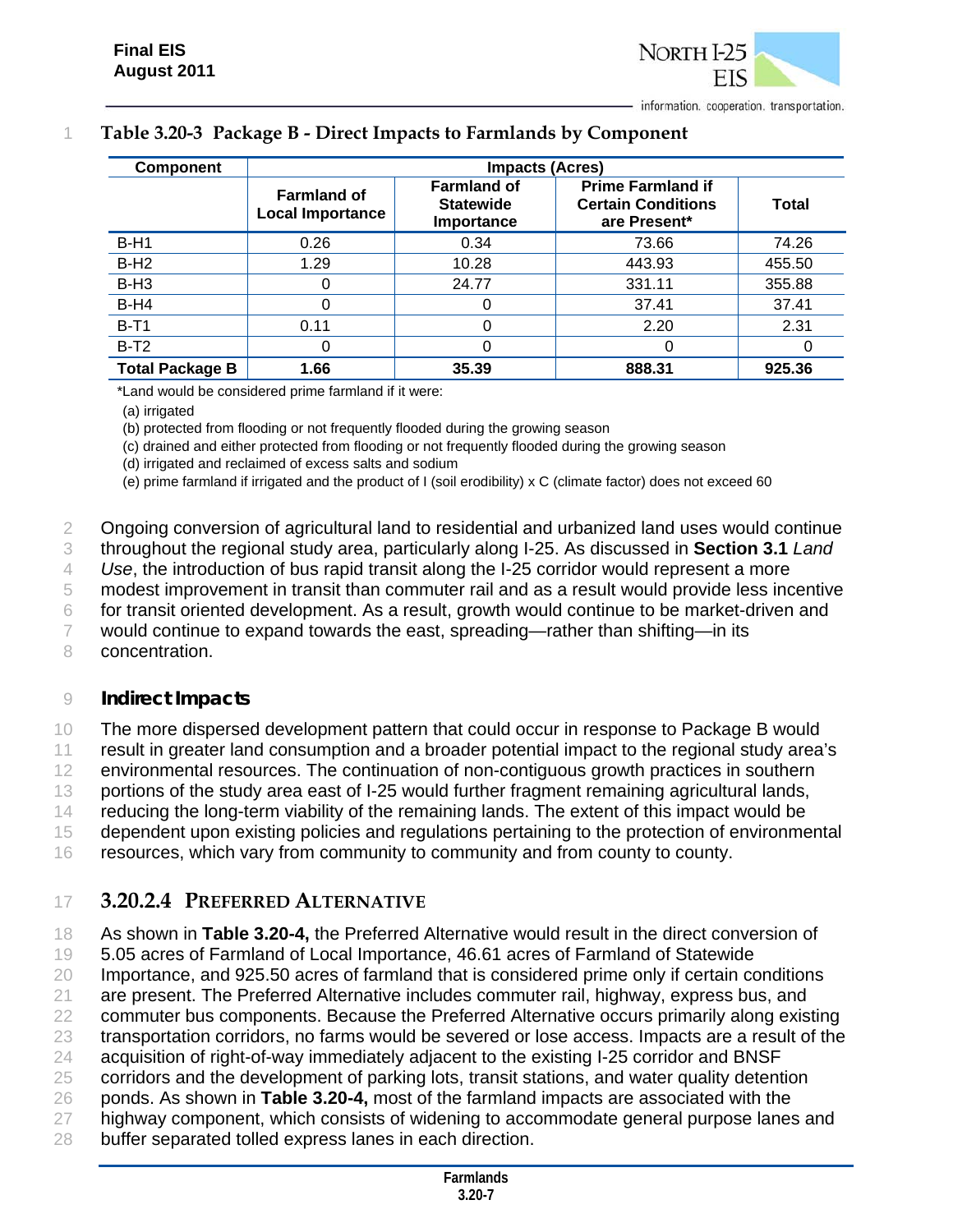## 1 **Table 3.20-4 Preferred Alternative - Direct Impacts to Farmlands by Component**

|                                              | <b>Impact Areas</b>                    |                                            |                                                                       |        |  |
|----------------------------------------------|----------------------------------------|--------------------------------------------|-----------------------------------------------------------------------|--------|--|
| <b>Component</b>                             | <b>Farmland of Local</b><br>Importance | <b>Farmland of Statewide</b><br>Importance | <b>Prime Farmland if</b><br><b>Certain Conditions</b><br>are Present* | Total  |  |
| <b>Commuter Rail</b>                         | 0.23                                   | 11.39                                      | 162.82                                                                | 174.44 |  |
| Highway                                      | 4.09                                   | 30.38                                      | 730.04                                                                | 764.51 |  |
| <b>Express Bus</b>                           | 0.73                                   | 4.84                                       | 32.64                                                                 | 38.21  |  |
| <b>Commuter Bus</b>                          | 0.0                                    | 0.0                                        | 0.0                                                                   | 0.0    |  |
| <b>Total Preferred</b><br><b>Alternative</b> | 5.05                                   | 46.61                                      | 925.50                                                                | 977.16 |  |

\*Land would be considered prime farmland if it were:

(a) irrigated

(b) protected from flooding or not frequently flooded during the growing season

(c) drained and either protected from flooding or not frequently flooded during the growing season

(d) irrigated and reclaimed of excess salts and sodium

(e) prime farmland if irrigated and the product of I (soil erodibility) x C (climate factor) does not exceed 60

2 Ongoing conversion of agricultural land to residential and urbanized land uses would continue

- 3 throughout the regional study area, particularly along I-25. As discussed in **Section 3.1** *Land*
- 4 *Use,* the provision of commuter rail would likely facilitate a shift in growth towards urban
- 5 centers within the regional study area (e.g., Fort Collins, Loveland, and Longmont). As a result,

6 the rate at which environmental resources (including farmlands) would be affected in

- 7 undeveloped and suburban areas within the regional study area would likely be slowed. This 8 would be the case along the I-25 corridor in particular where substantial agricultural lands
- 9 exist.
- 10 The introduction of express bus transit along the I-25 corridor would represent a more modest
- 11 improvement in transit than commuter rail and as a result would provide less incentive for

12 TOD. As a result, growth would continue to be market-driven and would continue to expand

13 towards the east, spreading—rather than shifting—in its concentration.

#### 14 *Indirect Impacts*

15 The more dispersed development pattern that could occur in response to the highway

- 16 component of the Preferred Alternative would result in greater land consumption and a broader
- 17 potential impact to the regional study area's environmental resources. The continuation of
- 18 non-contiguous growth practices in southern portions of the study area east of I-25 would
- 19 further fragment remaining agricultural lands, reducing the long-term viability of the remaining
- 20 lands. The extent of this impact would be dependent upon existing policies and regulations
- 21 pertaining to the protection of environmental resources, which vary from community to
- 22 community and from county to county.
- 23 With regard to the commuter rail component, farmland adjacent to the BNSF railroad corridor 24 would likely be converted to residential and commercial development around transit stations 25 and along feeder bus routes. In some cases, this development is already planned. For 26 example, the City of Longmont has plans for transit oriented development along the proposed 27 alignment at SH 66. However, without commuter rail as a catalyst, this area would likely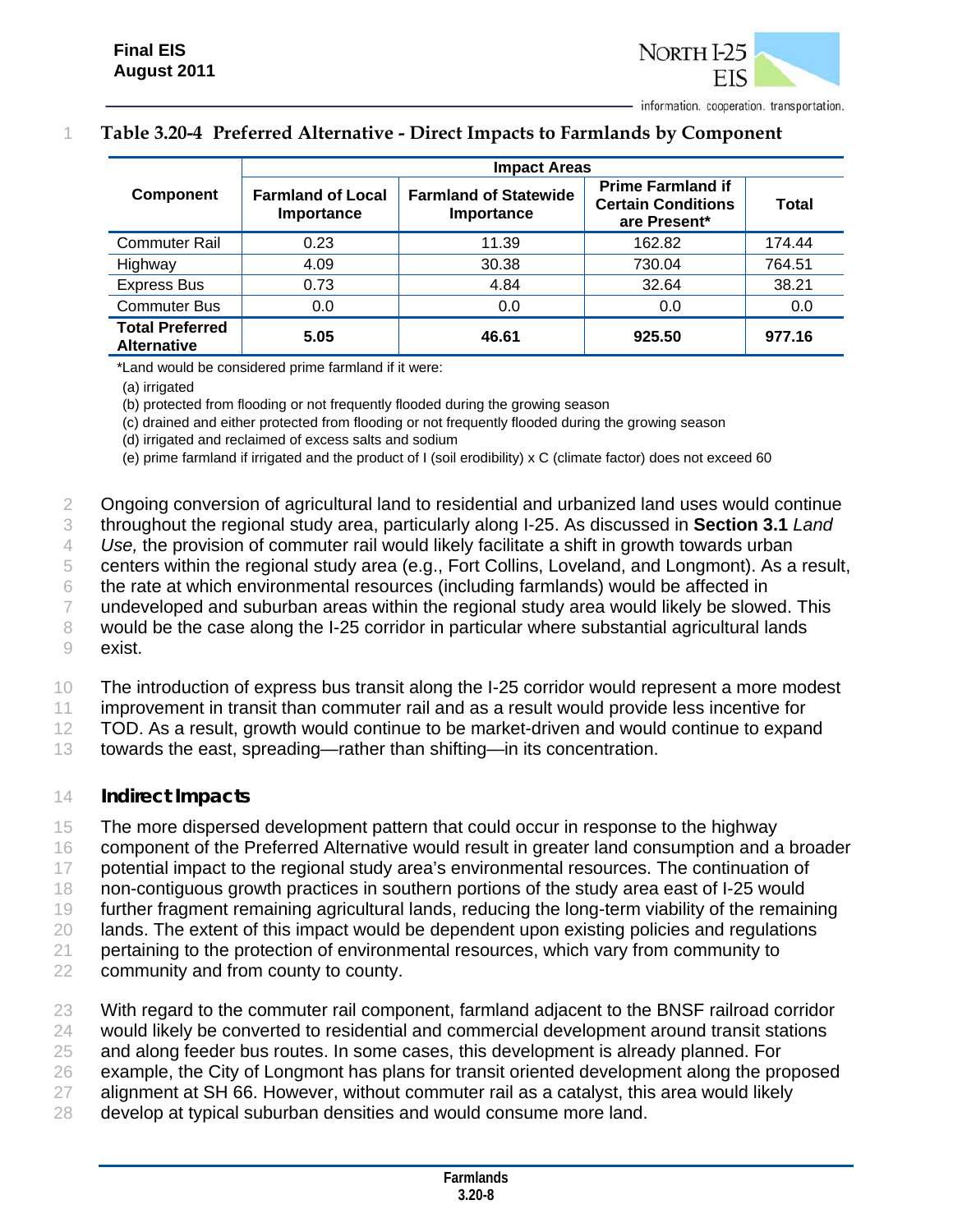

# **3.20.3 Mitigation Measures**

2 Coordination with the NRCS was conducted throughout the planning process and is contained in Appendix B. Form NRCS-CPA-106, *Farmland Conversion Impact Rating Form for Corridor Type Projects*, was submitted to the Brighton, Longmont, Fort Collins, and Greeley service centers in September 2007, and again in December 2010 when the Preferred Alternative was finalized. This form calculates the relative impacts of Package A, and Package B, and the Preferred Alternative on farmlands within the regional study area under two methods. The first method identifies the total amount of both Prime Farmland and Farmland of Statewide and Local Importance present within the regional study area and weighs them against the converted amount of farmland by each build package within the regional study area. The second method, which addresses impacts to specific types of farmland involves a Site

Assessment evaluation conducted by local NRCS representatives. The Site Assessment

evaluation is based on criteria such as the percent of a site being farmed, protection provided

14 by the state and local governments, and the availability of agricultural support services nearby.

Site Assessment scores are used to estimate the value of the impacted farmland and can add

up to a maximum of 260 points. If the score is less than 160, no further action is required. The

scores assigned to each package by the NRCS service centers are provided in **Table 3.20-5.**

| <b>Service</b><br><b>Center</b> |           | <b>NRCS Site Assessment Score</b> |                              |  |  |  |
|---------------------------------|-----------|-----------------------------------|------------------------------|--|--|--|
|                                 | Package A | Package B                         | <b>Preferred Alternative</b> |  |  |  |
| <b>Brighton</b>                 | 132.7     | 127.7                             | 187                          |  |  |  |
| Longmont                        | 138.7     | 169.7                             | 133                          |  |  |  |
| <b>Fort Collins</b>             | 175.0     | 186.0                             | 204                          |  |  |  |
| Greeley                         | 164.0     | 167.0                             | 202                          |  |  |  |

### **Table 3.20-5 NRCS Site Assessment Scores**

Total acreage impacts for Package A, Package B, and the Preferred Alternative are

approximately 977, 925, and 977 acres, respectively. Site Assessment scores for the Preferred

21 Alternative are the highest of all the alternatives. Therefore, it can be concluded that because

22 the Preferred Alternative is tied for the greatest acreage of impacts with Package A, and has

the highest Site Assessment scores in general, the Preferred Alternative would result in

greater impacts to farmlands than Package A or Package B.

For scores above 160, there is the potential for an adverse impact. Therefore, coordination

with the local NRCS office was conducted to determine whether avoidance and/or mitigation

measures are required for those areas with Site Assessment scores exceeding 160.

Representatives from the Adams County, Boulder County, Larimer County, and Weld County

 NRCS offices were contacted to discuss mitigation measures. All representatives recommended keeping construction materials, tools, and vehicles within proposed ROW for

the project. The less encroachment onto agricultural land will result in less impact to

farmlands. During final design of the project, the conversion of non-prime farmland will be

considered before converting prime farmland to minimize overall impacts to prime farmland.